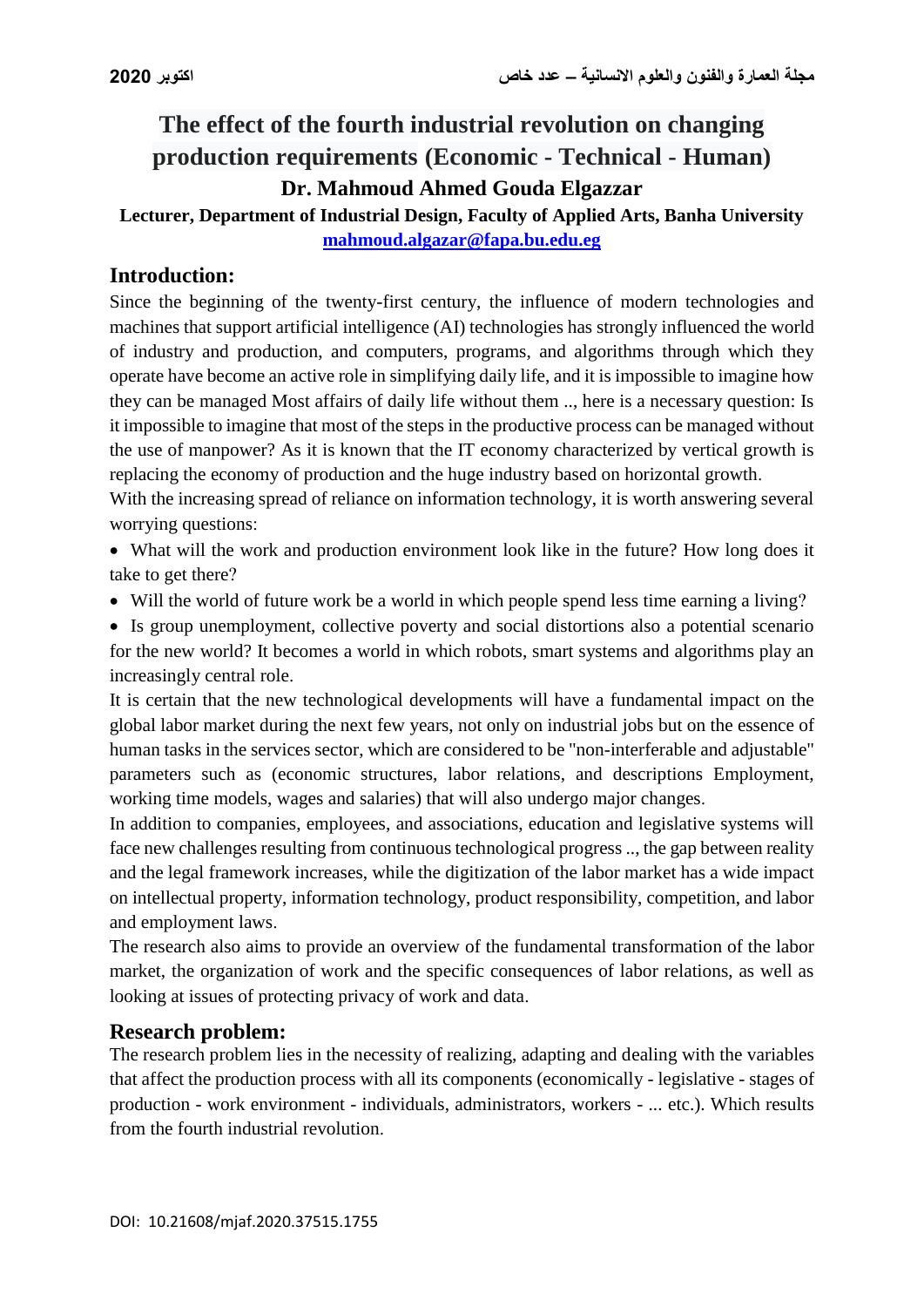## **Research objective:**

Highlighting the importance and maximization of the role of keeping pace with global technological developments, especially in production processes and the safe transition from the current situation to benefiting from the developments resulting from the fourth industrial revolution.

## **Research imposition:**

If the variables resulting from the fourth industrial revolution are not defined and work to absorb them through making qualitative big changes in the various elements of the production process and the stages of preparation and education that precede it and the laws and legislations it regulates, this leads to raising the efficiency of the productive process and keeping pace with changes in the local, regional and global market.

## **Research Methodology:**

The research follows the descriptive analytical method, through collecting, analyzing and devising information in order to achieve the goal of the research.

## **Research topic:**

First: the concept of the term second machine age, "Internet of Things - the fourth industrial revolution"

To arrive at the optimal interpretation of this term, a historical look must be taken of the previous industrial revolutions and the most important characteristics of each of them:

#### **The first industrial revolution:**

The first industrial revolution is known as the beginning of the industrial age, around the year 1800 AD. Where goods and services were produced by machines for the first time alongside the first railways, coal mining and heavy industries, where the steam engine was the primary invention of the first industrial revolution; Steam engines have replaced many workers, resulting in social unrest, and at the end of the eighteenth century steam engines were first introduced in factories in the United Kingdom and were a major driving force for industrialization.

## **The second industrial revolution**

The second industrial revolution began at the end of the nineteenth century with the emergence of electricity, and the emergence of product assembly lines had the equivalent of using the steam engine in the first industrial revolution, which was used for the first time in the automotive industry.

Where the emergence of modern digital technologies helped to speed up and automate production processes, another distinction has emerged, which is production with separate steps that are implemented by workers specialized in the fields concerned. The serial numbering of the production appeared and the manufactured goods were transported to different continents for the first time around the world.

## **The third industrial revolution "digitization"**

The third industrial revolution began in the seventies of the last century and was characterized by the increasing spread of information technology and the proliferation of personal computers and the Internet in practical life, and this contributed to global access to information and the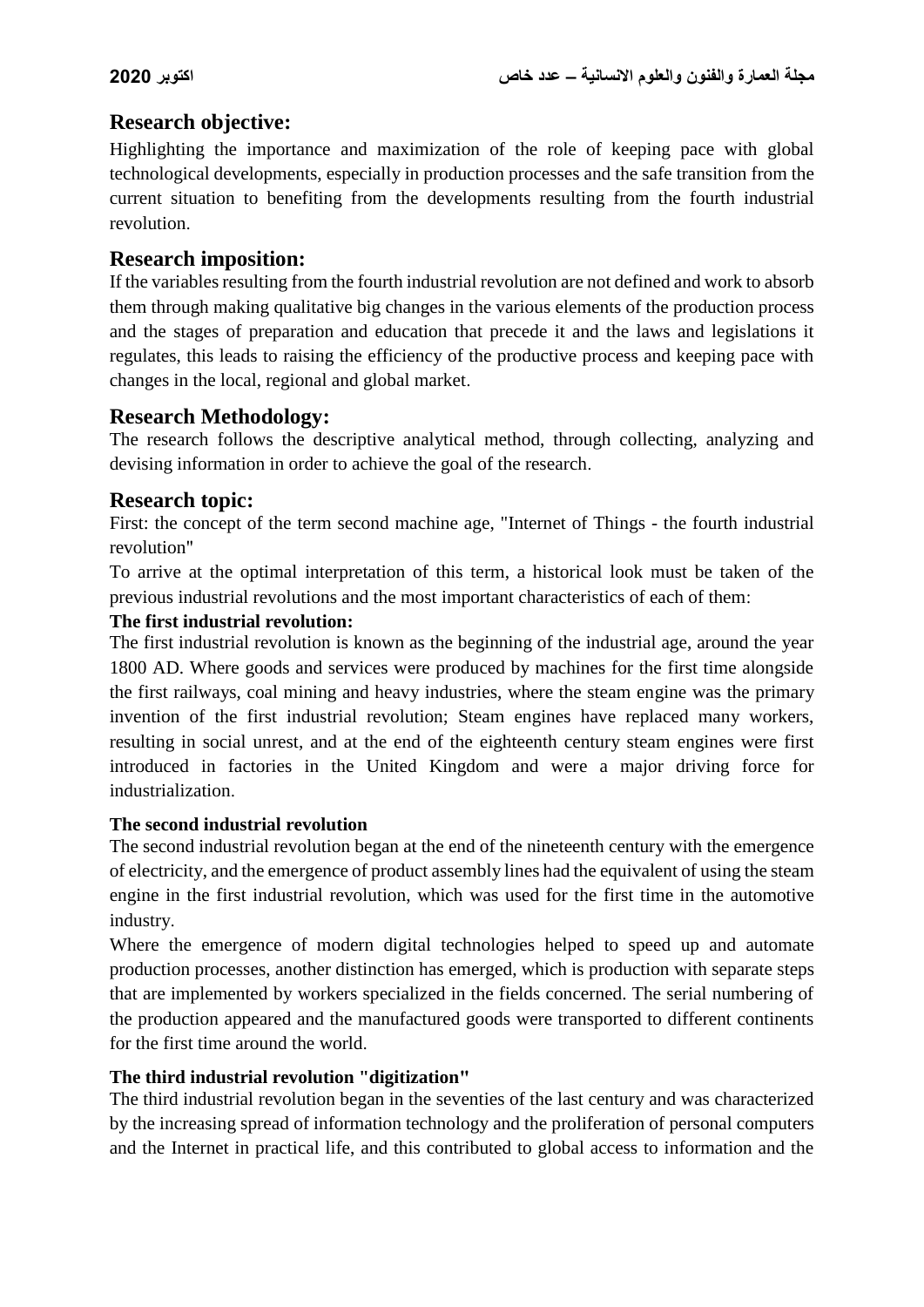automation of the steps of production processes more broadly, where human labor was replaced by machines in frequent serial production.

#### **The Fourth Industrial Revolution:**

This term (CPS - Cyber Physical System) means the technical integration of electronic physical systems in production processes and logistical services with the use of "Internet of Things" to link services and production processes, and this contributes to adding new value, including the preparation of business models, and the continuous development of the form of outputs, And business development and organization processes.

The term (CPS) that was based on the Fourth Industrial Revolution can be clarified as the network communication between people, machines, products, and information and communication technology systems.

Over the next few years, it is expected that there will be more than 50 billion connected devices worldwide, which makes the behavior of these systems appear to be smart.

The introduction of artificial intelligence in both the services sector and the production sector is the most important thing that distinguishes the fourth industrial revolution from the third .., and this is particularly evident in the field of production through four elements:

The first element: almost complete control of production in an automated manner due to the use of machines that depend on its operation on artificial intelligence, and the orientation towards the automation of the entire production process, and the role of the human element becomes restricted to observing the production processes only., Up to the smart factory, which is a production facility that plays its role With very few human elements or without them.

The second component: real-time production, where the smart system calculates the optimum production capacity of the facility, and this leads to a short period of production operations and avoid unexplained layoffs, diagnosing technical faults and analyzing the causes of their occurrence and self-repair in most cases and avoiding repetition of their occurrence, in addition to the accuracy of coordination between Production and demand information of raw materials according to the actual volume of production required strictly.

This smart system is also distinguished by relying on the stock of materials and raw materials to the minimum and its ability to give pre-indications of demand for it if it falls below the specified level, and the same applies to the final production stores, the smart system works on machines depending on the size of the stock and the requests received and the expected general demand in the form of Fully automatic, which reduces storage costs and problems.

The third component: the decentralization of production, as the system and communication between components is the basis of self-organization and includes a connected network of manufacturing units that may not exist in one place and through the system, purchase and operation orders are processed automatically.

The fourth component: individualization of production until one batch of the unit, and this means that the smart system can receive individual requests from clients within certain limits, respond to them and make the necessary adjustments to some parts and components in the production stages without the need to stop operations or the system and human intervention, and as a result Save the lost time in the process of changing, dismantling and installing components, as the smart factory adds and deletes some components in the context of optimal distribution throughout the entire process and with optimal adaptation and coordination with other stages of production.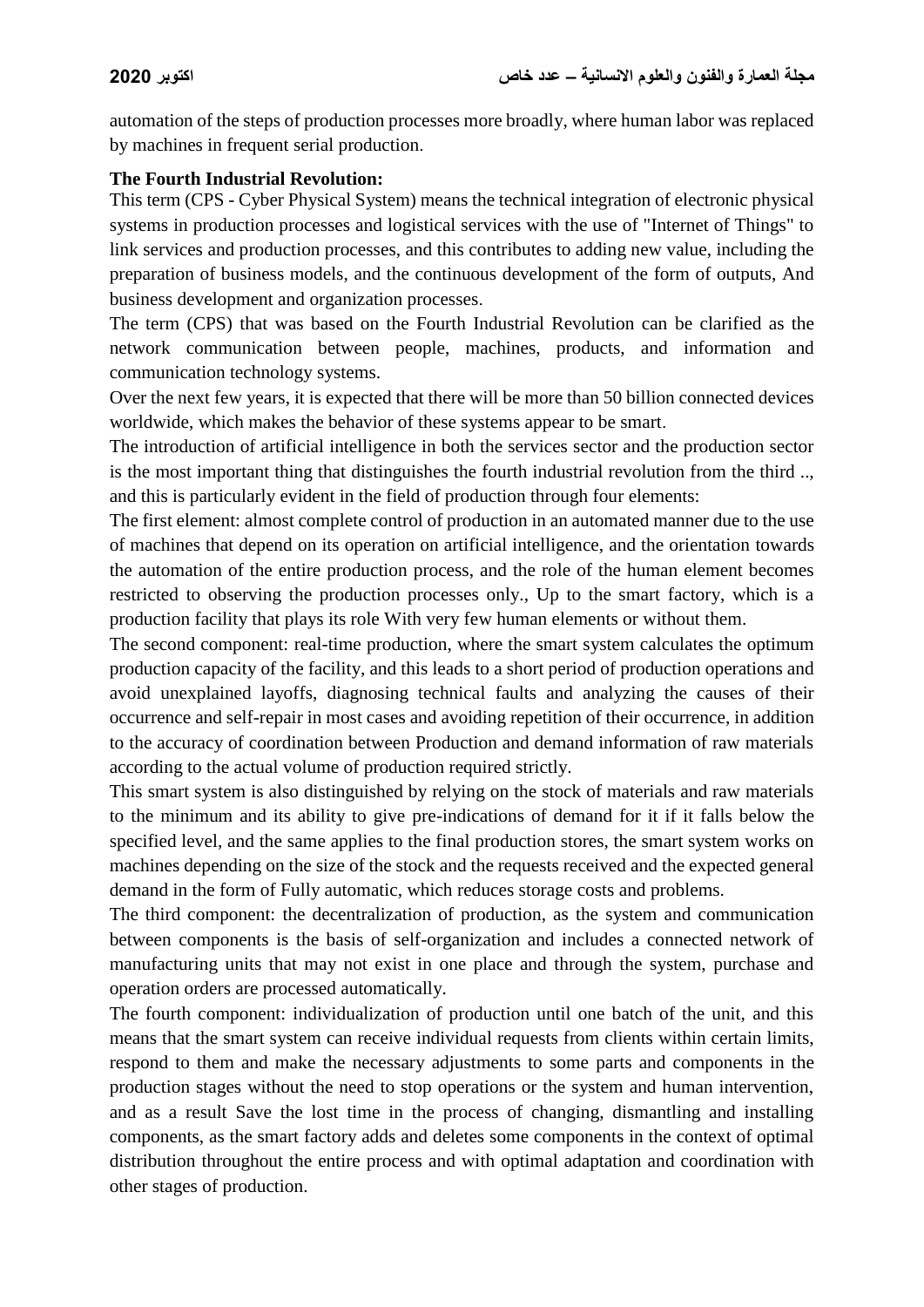In order to achieve the optimum benefit from the application of the Fourth Industrial Revolution to production processes, components of production processes such as (machinery - operating methods - programs - building structures - foundational structure - ..... etc.) must be developed through their independent communication with the system and at the same time Coordination among them through the unity of the system that represents the mind and that controls artificial intelligence similar to the human mind.

Among the most important applications demonstrated on the realism of the Fourth Industrial Revolution:

• In the field of smart production (robots - smart factories - driverless cars - drones - 3D printers - ... and others).

• In the field of smart services (network platforms Facebook or Amazon Mechanical Turk,

Uber and Airbnb on-demand service providers, or sharing services, such as car sharing, Spotify and Netflix).

Second: The impact of the new technological revolution on the labor market and the components of the productive process.

Significant impacts are expected to occur on both the blue collar (workers) and white collar (engineers and administrators) as a result of relying on new technologies in production processes, as it has become possible to replace administrators with a set of smart programs and algorithms that can implement a third of the current jobs performed by administrators With time, individual jobs will disappear completely and new types of jobs will appear according to the new changes.

The concerned authorities and governments seek not to lose any of the jobs suddenly, but rather a gradual transition takes place. For example, government agencies in Egypt have rushed to go towards establishing technological universities to keep pace with the new specifications of the graduate who accompanies the change in the nature of jobs from one industry to another according to technological changes.

Second  $/ 1$ : the advantages of using robots and smart algorithms as one of the most important components in the new systems.

• In industrial sectors in western countries with high labor costs, automation and the use of production robots lead to a huge saving in the cost of labor and thus the total cost of products. For example, the cost of one hour of production in the German auto industry is more than 40 euros, while the use of the robot costs between 5 euros and 8 euros per hour. So the production robot is cheaper than a worker in China. In addition, he will not become ill, have children, be stripped from work, or be entitled to annual leave, etc.

• The smart computer system does not depend on external factors as it works reliably and consistently, 24 hours / 7 days, and it can work in danger areas. And with accuracy and efficiency that does not compare with the accuracy and efficiency of man.

• It can be largely unified and synchronized, which leads to improved efficiency, better oversight of performance, and greater transparency in the company, as well as in the decisionmaking process, independent systems can be guided by objective criteria, and thus can make decisions self.

• Smart systems perform ideally difficult, repetitive, and monotonous business, as well as the usual data analysis and unloading activities in the services sector where algorithms collect data automatically, transfer data from buyers' systems to sellers, and find solutions to customer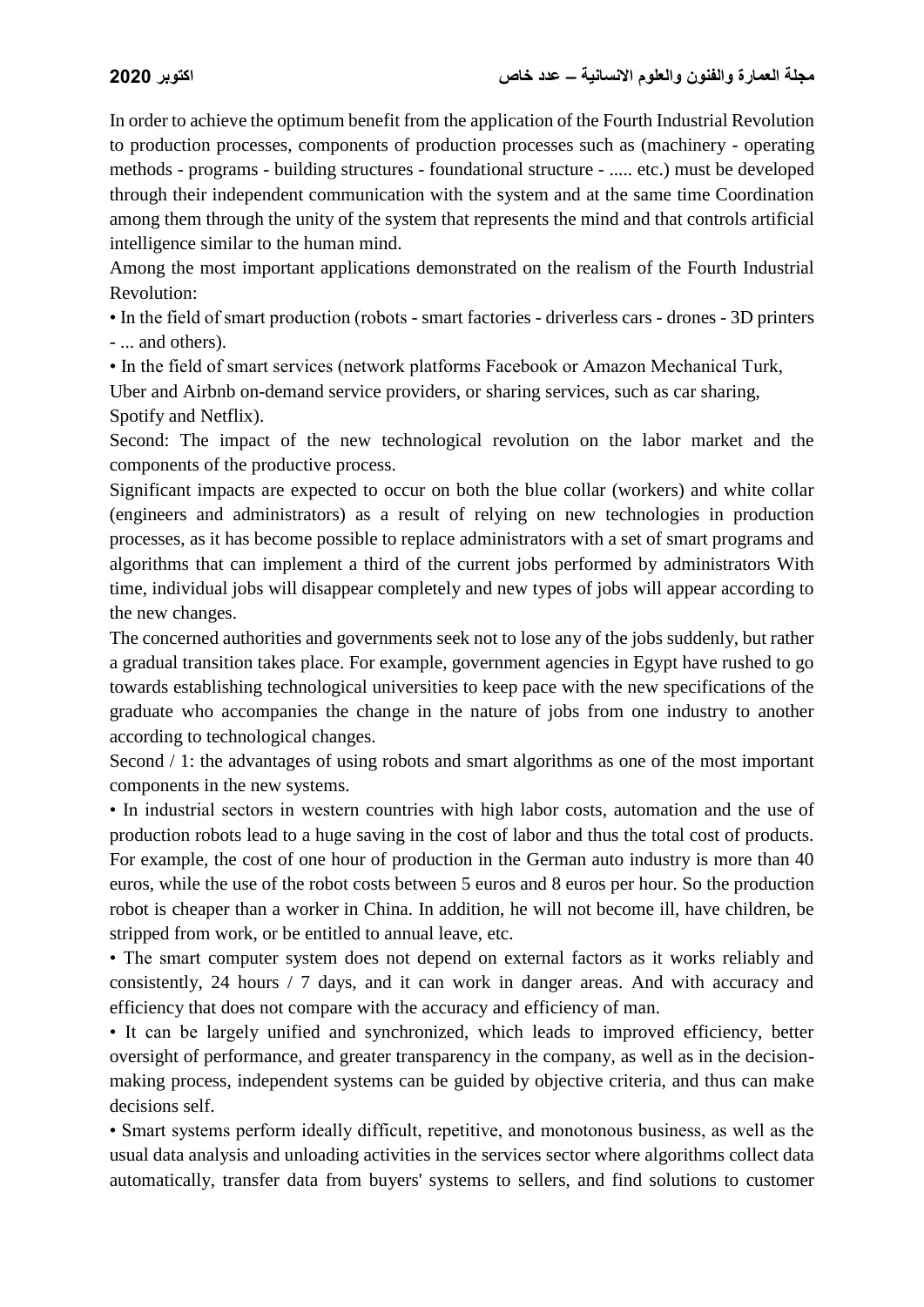problems by setting up an interactive interface between sellers and buyers, no longer existing Businesses are required to manually enter data into the IT system, which allows workers more free time that they can use in creative or individual leisure activities.

Robots and smart devices can also support life-saving functions. Examples include robots used in medical diagnostics that are characterized by high accuracy, or to assess dangerous objects using the remote control and built-in camera systems (Figure 3) that make it possible Defusing a bomb without having to approach it. For example, Gas Inspector Robot, a inspection robot equipped with remote gas sensing technology, can check technical facilities in hard-to-reach areas without endangering humans, such as detecting leaks in gas pipelines above and below ground.

Second / 2: The skills and characteristics that workers must acquire to integrate into the new system.

Due to the large and varied number of alternatives offered by the application of artificial intelligence to support the production processes of programs and machines, the characteristics related to the required labor will change in the future. There will be no need for employees or workers who perform simple or repetitive actions, and the role of the human element will be limited to the observation of machines as the control mechanism ... The car industry with multiple stages and chains is currently an example of the fully interconnected automation of production processes.

As demand for workers decreases, demand for companies with highly qualified workers increases. But better education alone will not help the applicant to occupy jobs. The individual characteristics of the applicant and how they relate to the nature of the institution have become more important. For example, additional qualifications for an "accountant" will be of great benefit, because - over time - there is a ninety-eight percent chance that the accountant's work can be replaced by a program Intelligent.

In this way, talented creative people in mathematics and science are better equipped for the new job market. Although not every future worker will be required to be an IT programmer, he must have a basic understanding of analytical and technical issues. The operators should be able to create a unit equipped with support machines and algorithms, to comfortably navigate the Internet and to move safely in social networks. To do this it is necessary to know and be familiar with how the infrastructure works.

Also, the worker in the future must be able to critically examine machines and programs, so the demand will increase for those who can work in complex strategic fields. The role of the worker will not only be the supervision of machines, but also their coordination as they should, as well as coordination of interactive interfaces between humans and machines.

The following are some of the additional features that must be met in future employees:

• Creativity and flexibility will be one of the most important features in the future, and critical thinking and problem-solving by those in charge of business is the most important condition.

Flexible working hours and standby duties will be the rule and no longer an exception in the labor market.

• Those in charge will be asked to focus not only on one of the key areas of practice, but also on undertaking multifaceted, and sometimes very complex, tasks as required to perform as part of a team.